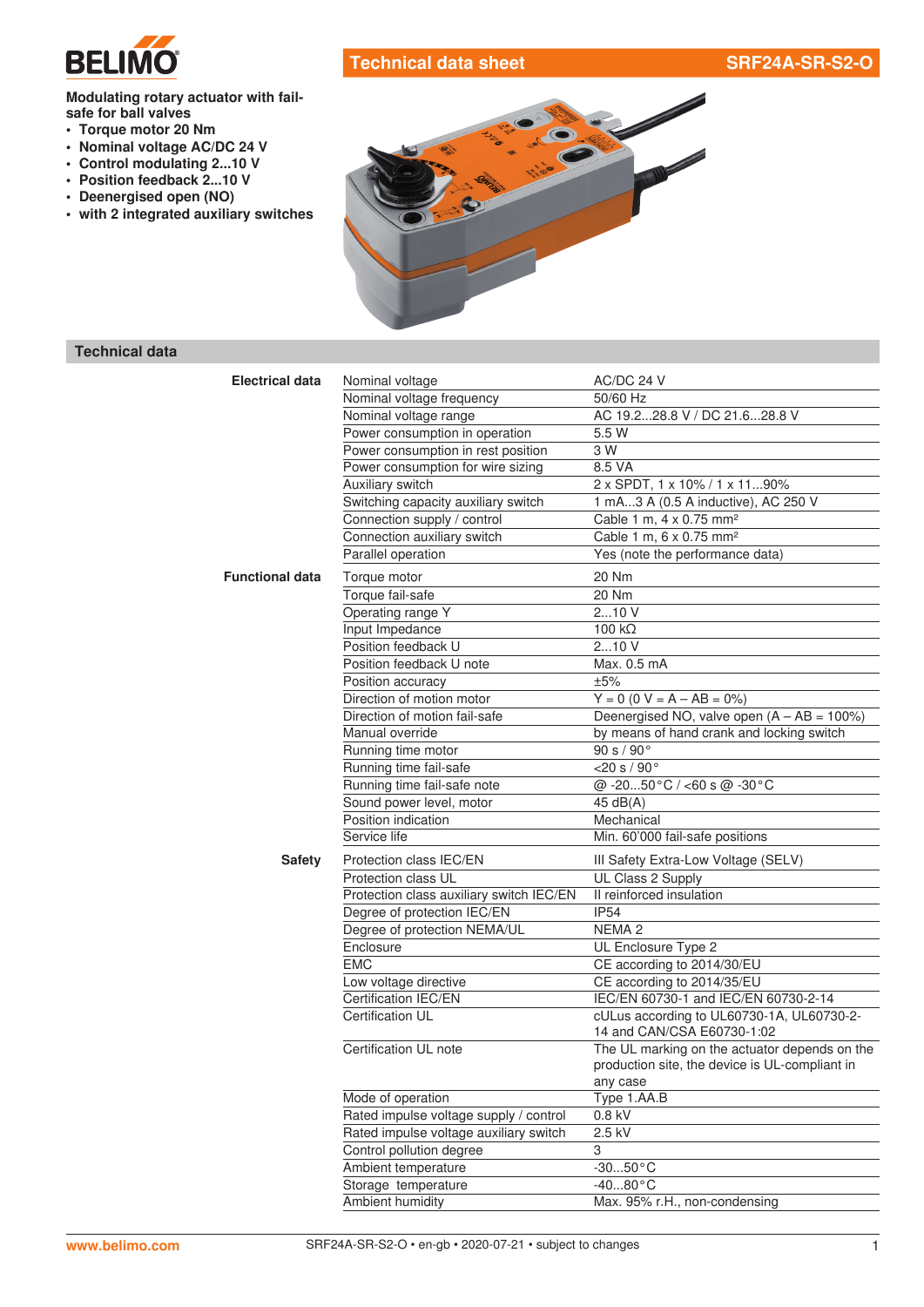| <b>SRF24A-SR-S2-O</b> |  |  |
|-----------------------|--|--|
|                       |  |  |

**SRF24A-SR-S2-O Rotary actuator fail-safe, modulating, AC/DC <sup>24</sup> V, 20 Nm, with 2 integrated auxiliary switches**



| <b>Technical data</b>              |                                 |                                                                                                                                                                                                                                                                       |
|------------------------------------|---------------------------------|-----------------------------------------------------------------------------------------------------------------------------------------------------------------------------------------------------------------------------------------------------------------------|
| <b>Safety</b>                      | Servicing                       | maintenance-free                                                                                                                                                                                                                                                      |
| Weight                             | Weight                          | 2.4 kg                                                                                                                                                                                                                                                                |
|                                    |                                 |                                                                                                                                                                                                                                                                       |
| <b>Safety notes</b>                |                                 |                                                                                                                                                                                                                                                                       |
|                                    |                                 | This device has been designed for use in stationary heating, ventilation and air-<br>conditioning systems and must not be used outside the specified field of application,<br>especially in aircraft or in any other airborne means of transport.                     |
|                                    | sheet.                          | • Outdoor application: only possible in case that no (sea) water, snow, ice, insolation<br>or aggressive gases interfere directly with the actuator and that is ensured that the<br>ambient conditions remain at any time within the thresholds according to the data |
|                                    |                                 | • Only authorised specialists may carry out installation. All applicable legal or<br>institutional installation regulations must be complied during installation.                                                                                                     |
|                                    |                                 | • The device may only be opened at the manufacturer's site. It does not contain any<br>parts that can be replaced or repaired by the user.                                                                                                                            |
|                                    |                                 | • Cables must not be removed from the device.                                                                                                                                                                                                                         |
|                                    | observed.                       | • The device contains electrical and electronic components and must not be disposed<br>of as household refuse. All locally valid regulations and requirements must be                                                                                                 |
|                                    |                                 | • The two switches integrated in the actuator are to be operated either on power<br>supply voltage or at safety extra-low voltage. The combination power supply voltage/<br>safety extra-low voltage is not permitted.                                                |
| <b>Product features</b>            |                                 |                                                                                                                                                                                                                                                                       |
| <b>Mode of operation</b>           | supply voltage is interrupted.  | The actuator is connected with a standard modulating signal 010 V. The actuator<br>moves the valve to the operating position at the same time as tensioning the return<br>spring. The valve is turned back to the fail-safe position by spring force when the         |
| Simple direct mounting             |                                 | Simple direct mounting on the ball valve with only one screw. The mounting orientation<br>in relation to the ball valve can be selected in 90° steps.                                                                                                                 |
| <b>Manual override</b>             | applying the operating voltage. | By using the hand crank the valve can be operated manually and engaged with the<br>locking switch at any position. Unlocking is carried out manually or automatically by                                                                                              |
| Adjustable angle of rotation       |                                 | Adjustable angle of rotation with mechanical end stops                                                                                                                                                                                                                |
| <b>High functional reliability</b> | when the end stop is reached.   | The actuator is overload protected, requires no limit switches and automatically stops                                                                                                                                                                                |
| <b>Flexible signalization</b>      |                                 | The actuator has one auxiliary switch with a fixed setting and one adjustable auxiliary<br>switch. They permit a 10% or 1190% angle of rotation to be signaled.                                                                                                       |
| <b>Electrical installation</b>     |                                 |                                                                                                                                                                                                                                                                       |
|                                    |                                 |                                                                                                                                                                                                                                                                       |

| <b>Notes</b> | • Connection via safety isolating transformer.                                   |
|--------------|----------------------------------------------------------------------------------|
| $\sqrt{11}$  | • Parallel connection of other actuators possible. Observe the performance data. |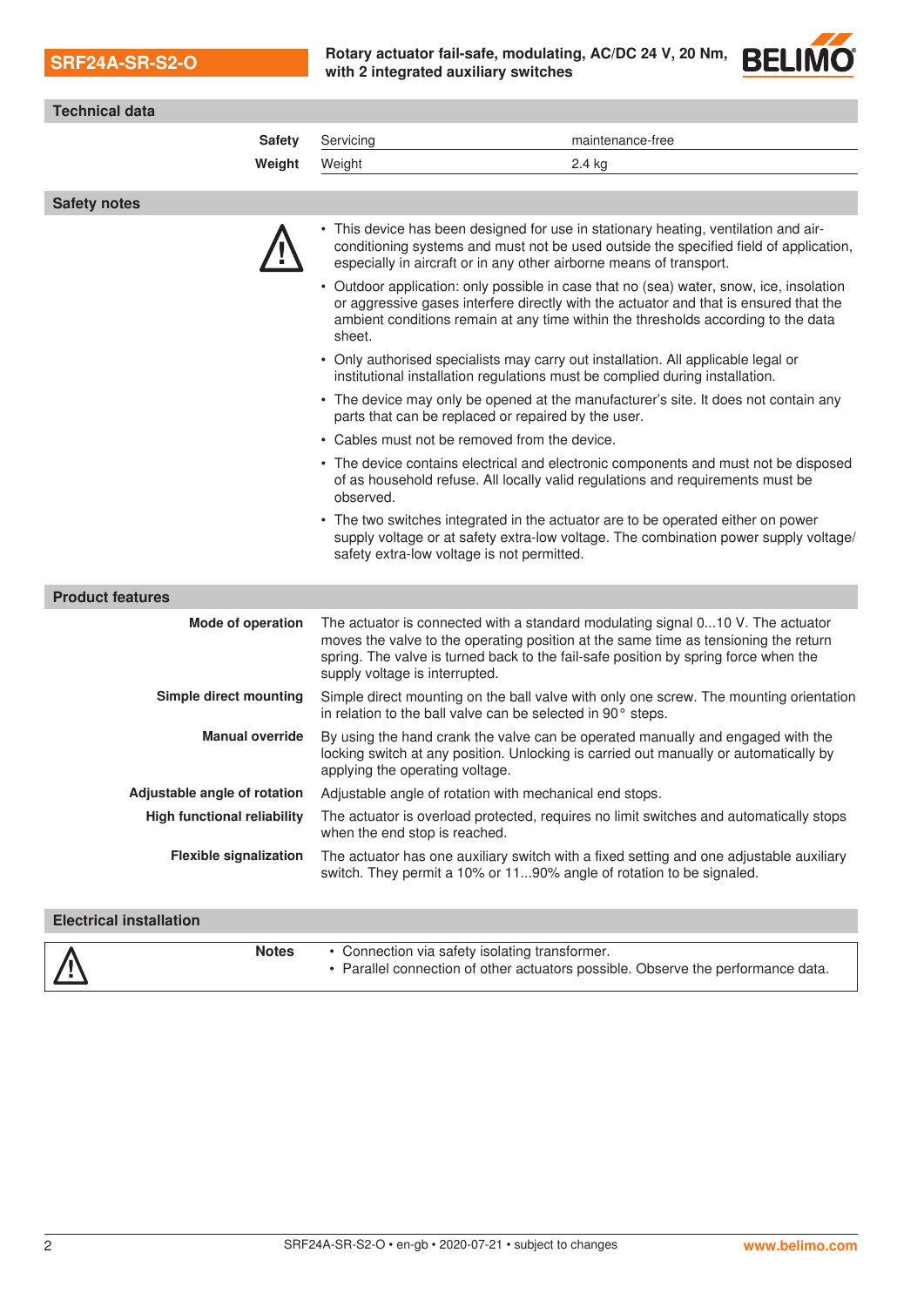

### **Electrical installation**

#### **Wiring diagrams**

AC/DC 24 V, modulating



### **Operating controls and indicators**

#### Auxiliary switch settings